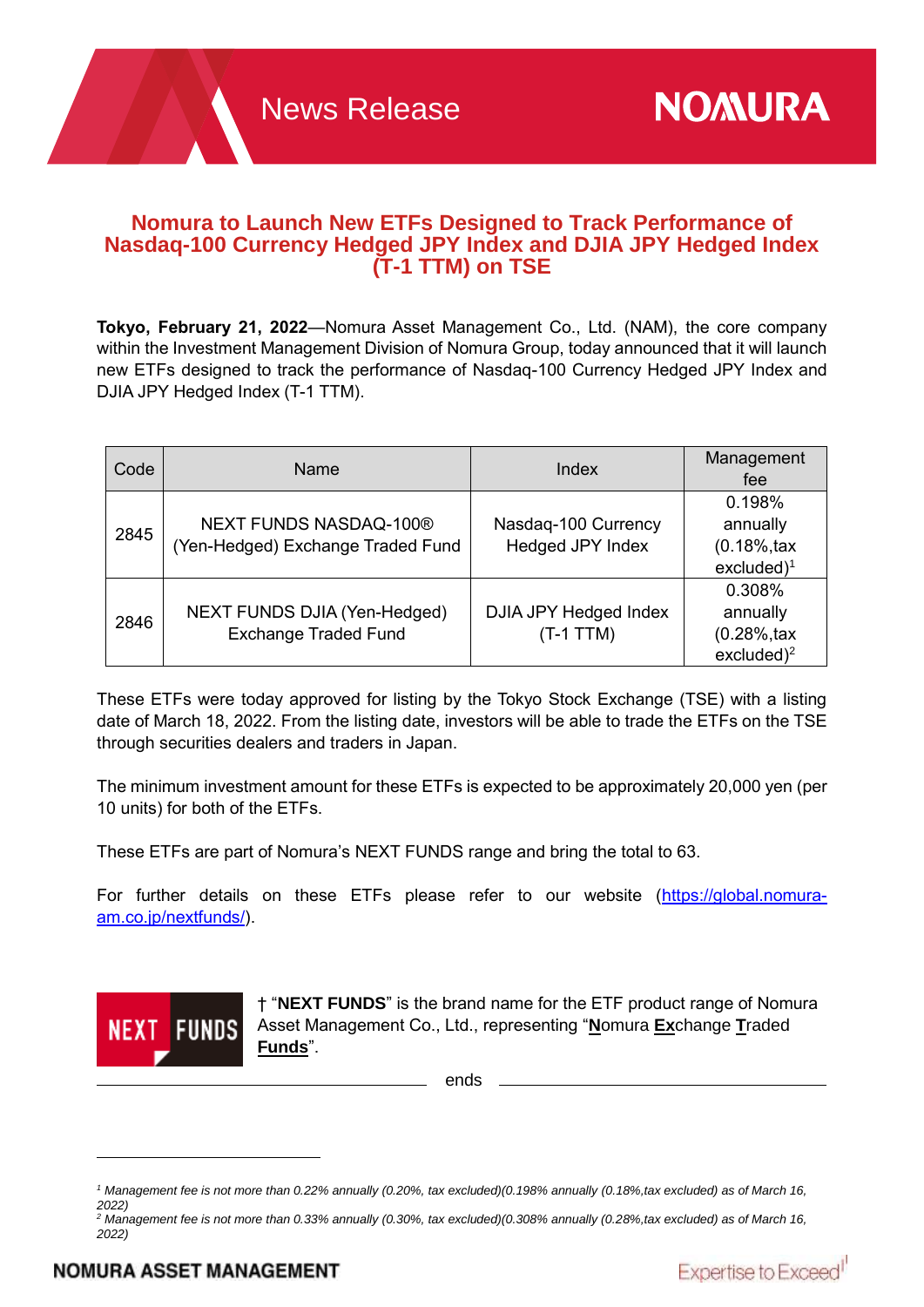#### Nomura

Nomura is a global financial services group with an integrated network spanning over 30 countries and regions. By connecting markets East & West, Nomura services the needs of individuals, institutions, corporates and governments through its three business divisions: Retail, Wholesale (Global Markets and Investment Banking), and Investment Management. Founded in 1925, the firm is built on a tradition of disciplined entrepreneurship, serving clients with creative solutions and considered thought leadership. For further information about Nomura, visit [www.nomura.com.](https://www.nomura.com/)

#### **Disclaimer of "Nasdaq-100 Currency Hedged JPY Index"**

Nasdaq®, Nasdaq-100® Currency Hedged JPY Index; NDXJPYMHTM, are registered trademarks of Nasdaq, Inc. (which with its affiliates is referred to as the "Corporations") and are licensed for use by Nomura Asset Management Co., Ltd. The Product(s) have not been passed on by the Corporations as to their legality or suitability. The Product(s) are not issued, endorsed, sold, or promoted by the Corporations. THE CORPORATIONS MAKE NO WARRANTIES AND BEAR NO LIABILITY WITH RESPECT TO THE PRODUCT(S).

# **Disclaimer of "DJIA JPY Hedged Index (T-1 TTM)"**

The "DJIA JPY Hedged Index (T-1 TTM)" is a product of S&P Dow Jones Indices LLC or its affiliates ("SPDJI"), and has been licensed for use by Nomura Asset Management Co., Ltd. Standard & Poor's® and S&P® are registered trademarks of Standard & Poor's Financial Services LLC ("S&P"); Dow Jones® is a registered trademark of Dow Jones Trademark Holdings LLC ("Dow Jones"). The Product(s) is not sponsored, endorsed, sold or promoted by SPDJI, Dow Jones, S&P, their respective affiliates and none of such parties make any representation regarding the advisability of investing in such product(s) nor do they have any liability for any errors, omissions, or interruptions of the DJIA JPY Hedged Index (T-1 TTM).

#### **Disclaimer of Nomura Asset Management**

The contents of this material are based on an English translation of a Japanese announcement made on February 21, 2022 by Nomura Asset Management Co., Ltd. Whilst every effort has been made to translate the Japanese document into English, the accuracy and correctness of this translation are not guaranteed, therefore please refer to the original Japanese document.

Please note that the information contained in this document is for reference purposes only and does not constitute an offer to sell or the solicitation of an offer to buy securities by Nomura Asset Management Co., Ltd. to any person in Japan and does not constitute a distribution, an offer to sell or the solicitation of an offer to buy any securities or provide any services in any jurisdiction in which such distribution or offer is not authorized.

Furthermore, none of the shares of the Fund have been or will be registered under the United States Securities Act of 1933, as amended ("1933 Act"), or under the securities laws of any state or political subdivision of the United States of America or any of its territories, possessions or other areas subject to its jurisdiction including the Commonwealth of Puerto Rico (the "United States"). The Fund has not been and will not be registered under the United States Investment Company Act of 1940, as amended, nor under any other US federal laws.

Accordingly, the information in this document is not made or directed to any person in the United States and under no circumstance shall the provision of the information on this document be deemed to constitute an offer of securities or an offer to provide any services to any person in the United States or to any U.S. Person as the term is defined under 1933 Act.

Furthermore, the information in this document is not made or directed to any person in the United Kingdom and under no circumstances shall the provision of the information in this document be deemed to constitute an offer of securities or an offer to provide any services to any person in the United Kingdom.